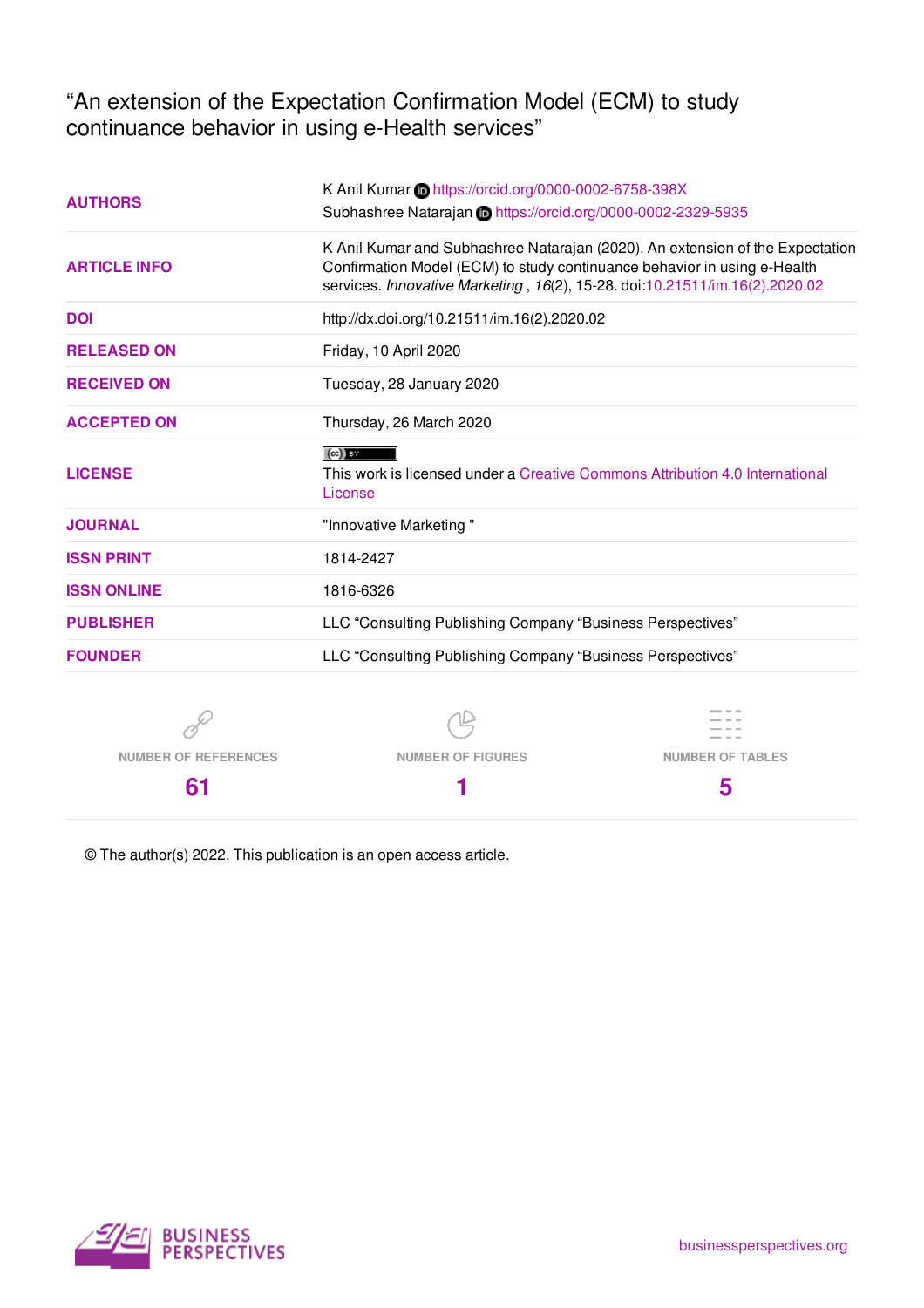

#### **BUSINESS PERSPECTIVES**

www.businessperspectives.org LLC "СPС "Business Perspectives" Hryhorii Skovoroda lane, 10, Sumy, 40022, Ukraine

**Received on:** 28th of January, 2020 **Accepted on:** 26th of March, 2020 Published on: 10<sup>th</sup> of April,2020

© K Anil Kumar, Subhashree Natarajan, 2020

K Anil Kumar, Ph.D. Candidate, Teaching cum Research Assistant, VIT Business School, Vellore Institute of Technology, India.

Subhashree Natarajan, Professor, Dean, VIT Business School, Vellore Institute of Technology, India.

This is an Open Access article, distributed under the terms of the Creative Commons Attribution 4.0 International license, which permits unrestricted re-use, distribution, and reproduction in any medium, provided the original work is properly cited.

**Conflict of interest statement:**  Author(s) reported no conflict of interest **K Anil Kumar** (India), **Subhashree Natarajan** (India)

# An extension of the Expectation Confirmation Model (ECM) to study DNTINUANCE BEHAVIOR in using e-Health services

#### **Abstract**

Given the negative utilitarianism and difficulty in maintaining long-term loyalty, hospitals resort to a variety of images that define and redefine their relationship strategies in order to stay patient-centric. As in any other sector, in healthcare, patients play an important role in service design and delivery. The basic services of medical appointment scheduling, online payment and health information search are recognized as one of the most important elements that increase patient footfall, service planning, patient satisfaction and their continued usage, in particular in developing economies such as India. This study seeks to understanding the basic e-Health services continuance usage intention among patients by integrating the Expectation Confirmation Model (ECM) and the Technology Acceptance Model (TAM) and extending them by including certain external variables. With a well-structured questionnaire, a survey of 453 respondents – out-patients and care-givers, who should have used e-Health services at least once, in particular, visited multispecialty hospitals, revealed that along with the ECM and TAM constructs such as satisfaction, confirmation, perceived ease-of-use, and perceived usefulness, the external variables such as trust, social influence, perceived service quality, and perceived privacy and security had a significant influence  $(p < 0.05)$  on e-Health services continuance usage. The main findings of the study contribute to developing and empirically testing a model that explains the basic process of motivating the e-Health service users for continuance usage intention.

**Keywords** healthcare, patients, technology acceptance model, developing countries, trust, privacy and security

**JEL Classification** M31, I12

### **INTRODUCTION**

Healthcare sector, in emerging economies like India- where health rate is poor, potential is more and technological advancements are faster, hospitals competitively seek newer avenues to deliver new, effective and efficient healthcare services (Martínez-Caro, Cegarra-Navarro, & Solano-Lorente, 2013). Emergence of internet technologies has made health care sector dynamic in providing in-person and remote services, Emami (2017) defines "e-health is an emerging field in the intersection of medical informatics, public health and business, referring to health services and information delivered or enhanced through the Internet and related technologies". However, e-Health is a broader field that includes digitalization of several tasks and processes of healthcare, which also includes use of internet to store, access, and modify healthcare information, resulting in new terms such as e-records, e-prescription, e-payment, e-billing and e-appointments. In healthcare sector, it is extensively acknowledged that the use of internet technologies has offered a great potential for reducing organizational expenses, improving effectiveness and efficiency of the personnel,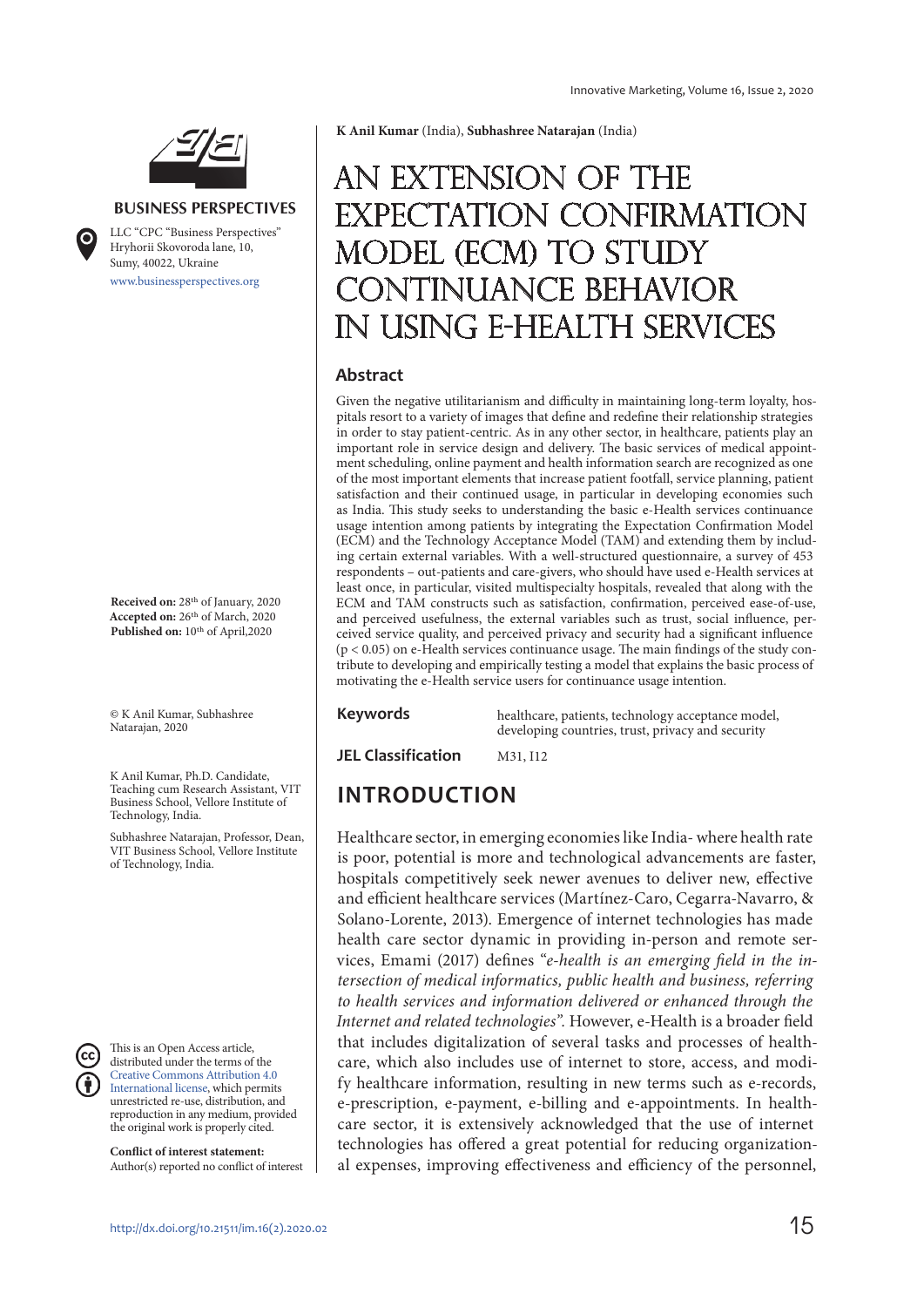and enhancing quality of services provided (Davis, Bagozzi, & Warshaw, 1989; Ramprasad, Tamariz, Garcia-Barcena, Nemeth, & Palacio, 2019). The applications of internet technologies in this sector are numerous. This study pertains to e-Health services (online healthcare services) offered by private hospitals in India, to their customers, such as making a doctor's appointment; hospital payment transactions; and health related information search. Due to competitive pressures and customer expectations, private sector hospitals have shown keen interest in establishing continued services with improved standards in offering effective services to their customers. These services are considered as a basic e-services in hospitals, which are more felicitous to healthcare end-users (e.g., patients and care-givers) as these services are more and easily accessible, requires less effort, and saves their time (Martinez-Caro et al., 2013). Altogether, the usage of e-Health services results in achieving better patient satisfaction and cost-savings (Campanella, Serino, Mustilli, Crisci, & D'Ambra, 2020).

However, the introduction of these e-services is effective only when the end-users use these e-Health services on a regular basis. Yet, these services inherit huge investment and risk of rejection by customers. According to many authors, the continuance usage is significant due to the following reasons: (a) Non-acceptance of e-health services (adoption and post-adoption), would lead to huge financial / resource losses for the hospitals (Boyce, Browne, & Greenhalgh, 2014); (b) Though the consumers adopt the e-services, the technological developments compel hospitals to continuously upgrade for sustained continuance usage (Zhang, Lu, Gupta, & Gao, 2015).

It has become essential for the healthcare sector to identify and understand the requirement of the patients to sustain in the competitive market. In the marketing literature, considerable research has been carried out in understanding the key factors that impact and drive practitioners to use e-Health services (Furusa & Coleman, 2018). Though the e-Health services are highly helping the people to effectively manage their health, the use of these technologies often lasts only for a short span of time. Since e-Health services is a booming phenomenon, there is still not a clear picture about the post-adoption behavior i.e., continuance usage intention. This sheds light on the requirement to delve more deeply on e-Health services post adoption behavior. In addition, the study of Wang, Liu, Gao, and Zhang (2020) states that there is an insufficiency of study that recommends pertinent factors influencing patients' satisfaction towards technology usage in high credence services like healthcare. Therefore, this study focuses on exploring the psychological mechanism that determines the e-Health services continuance usage intention through application of technology acceptance model (TAM) and expectation-confirmation model (ECM). TAM model explains on the factors that make the users' to adopt the technology and ECM model relies on explaining the post adoption behavior i.e., continuance usage intention of e-Health services.

### **1. LITERATURE REVIEW AND HYPOTHESES DEVELOPMENT**

### 1.1. Research on e-health services

Along with the introduction of information and communication technologies in the health sector, e-Health services are becoming an increasingly relevant research topic. Healthcare encompasses medical equipment, health insurance, medical tourism, telemedicine, outsourcing, medical devices, and hospitals. E-Health ser-

vices include appointment scheduling, health information search, online payment, telemedicine, electronic health records, etc. Although health systems in developing countries strive to provide easy access to healthcare services, there are barriers even in the adoption of the basic services such as medical appointment scheduling and online payment (Varshney, 2009; Goh et al., 2011). These basic services are recognized as one of the most important elements that increase patient footfall, contribute to effective service planning, and enhance patient satisfaction and their continued usage of e-services (Varshney, 2009).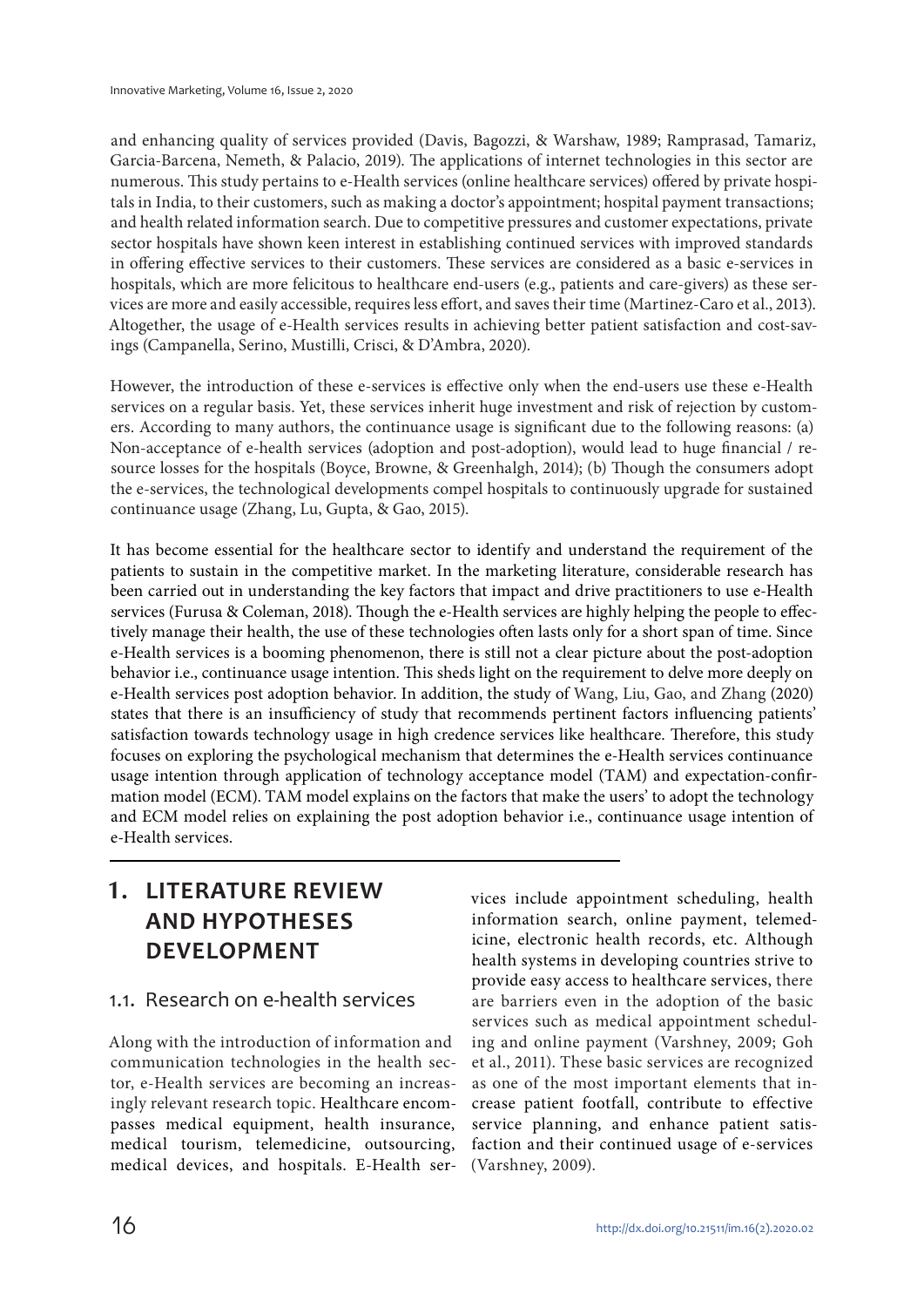Empirical research review initially emphasized the need to study the factors that facilitate the users' adoption and continuance usage of the basic e-Health services (Cho, Quinlan, Park, & Noh, 2014). Later, it was asserted that the factors influencing the technology adoption behavior through motivational theories include theory of planned behavior, technology acceptance model, theory of reasoned action and theory of diffusion and innovation. Nevertheless, the factors influencing technology acceptance behavior and its continuance usage varied across developing and developed countries. With respect to developed countries, several studies identified that factors, such as personal factors, technology characteristics, organizational characteristics, and characteristics of external environment, influence the acceptance and usage behavior (Kim & Park, 2012). Similarly, studies in developing countries explored the factors of the initial acceptance of e-Health services using the Technology Acceptance Model (Lee & Chen, 2014). However, there is very little research to identify the factors affecting the continuance usage of basic e-Health services (Cho, 2016). To fully comprehend the ease of access of e-Health services, it is necessary to identify the factors influencing the continuance usage behavior. Due to this need to identify the post-adoption behavior (continuance usage behavior), this research explores the factors determining CUI of patients in adopting the basic e-Health services in India.

### 1.2. Theoretical background

#### *1.2.1. Continuance intention with the Post-Acceptance Model (PAM)*

Bhattacherjee (2001) proposed a distinguished Post Adoption Model (PAM) to improve continuance usage by synthesizing the components of TAM (initial adoption behavior) and ECT (post-purchase behavior) (see Figure 1). Specifically, PAM includes key ECT components, namely confirmation and satisfaction, as factors that determine continuance usage behavior. Therefore, confirming the IS (information system) by individuals with their initial expectations (by experience) leads to their satisfaction. Thus, the PAM theory proposed by Bhattacherjee justifies the relevance of confirmation and satisfaction in explaining the CUI of adopted IS. Besides, PAM relies on TAM

to explain the logic behind continuance intention. According to Davis, Bagozzi, and Warshaw (1989), individual behavior on initial adoption depends on two major factors: First, perceived usefulness (PU), which states that "the extent an individual believes in using a specific technology/system improves their related performance" (Kim & Park, 2012). Second, the perceived ease-of-use (PEOU), which emphasizes, that the usage of a specific system/technology will be free of effort. Of these two factors, Bhattacherjee (2001) initially focused only on perceived usefulness (PU) in determining the behavior of an individual. Following this base of PAM, rigorous research in continuance behavior is further explored. Among which, the recent study by Cho, Quinlan, Park, and Noh (2016) proved the importance of PEOU as another factor and extended the PAM model with PEOU in the health care context.

The logic behind considering both of the TAM constructs (PU and PEOU) is because an individual believes that the technology adopted enhances his/her job performance, then PU increases. Subsequently, if the technology manages the work to be done effortlessly, then PEOU plays a significant role in adopting and CUI. In addition, to extend ECM, the TAM model is considered, as it is the preferred model over other behavioral intention models such as the Theory of Planned Behavior (TPB) and the Theory of a Reasoned Action (TRA). In addition, substantial theoretical and empirical support has accumulated in favor of TAM, compared to other models (Chuah, Rauschnabel, Krey, Nguyen, Ramayah, & Lade, 2016). Some of the studies have discreetly anticipated that continued usage is an extension of adoption and used TAM in explaining the continuance usage situations (Cheng, 2020; Kumar & Natarajan, 2019). Hayashi, Chen, Ryan, and Wu (2020) have stated that ECM and TAM are conceptually very similar, and integrating these models will enhance the predictive power.

#### *1.2.2. Extended Post-Acceptance Model (EECM) with factors*

Although the original PAM was extended and tested with PEOU, as it is an important factor in determining CUI (Thong, Hong, & Tam, 2006), however, scientific studies have emphasized the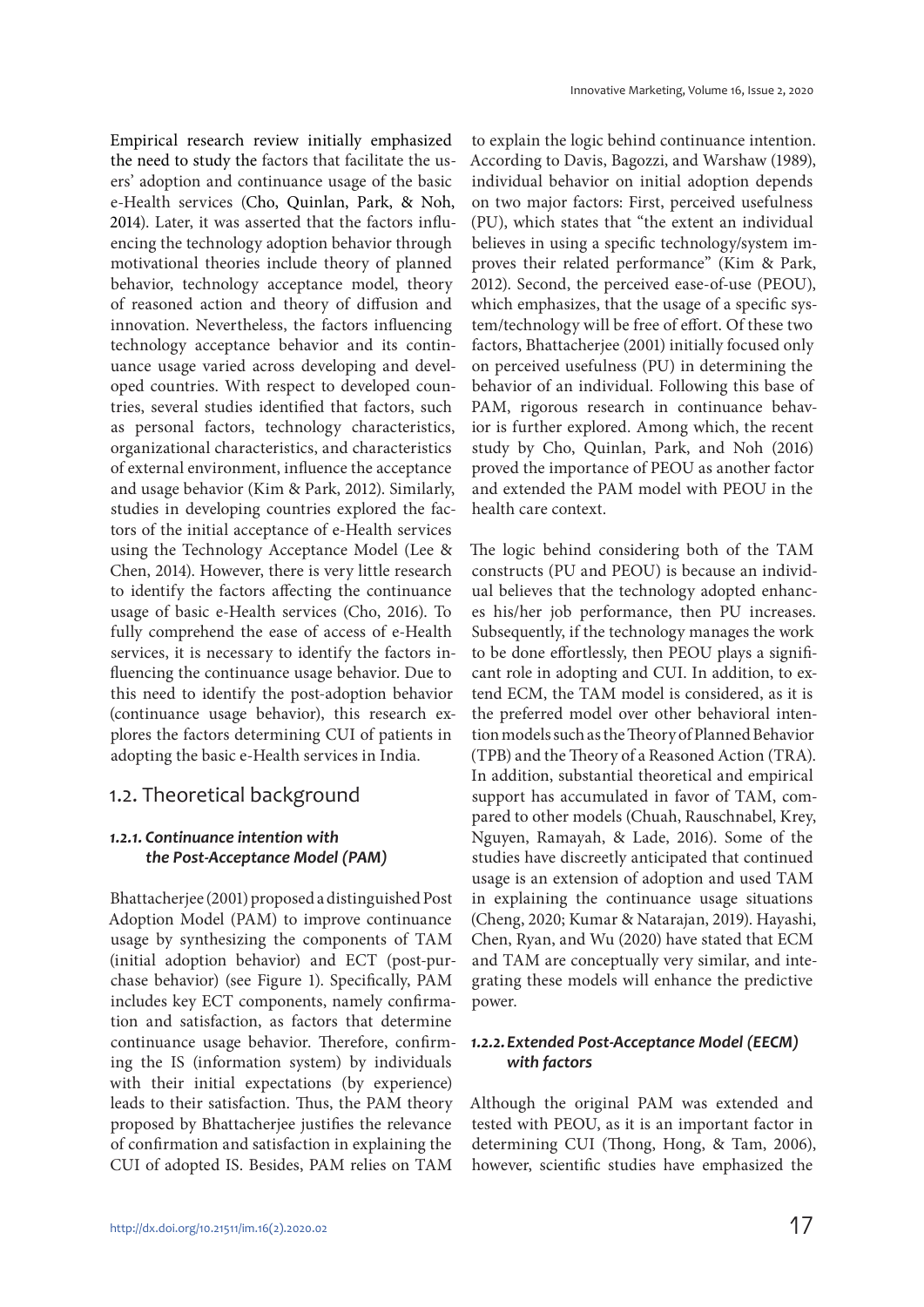importance of TAM constructs with other factors in continuance usage, since the factors were found to vary depending on context. For instance, ECM was extended with personal innovativeness in the context of mobile commerce (Hung, Hwang, & Hsieh, 2007), perceived enjoyment was included in digital learning (Joo, Park, & Shin, 2017), and habits, subjective norms and enjoyment were integrated in social networking sites (Mouakket, 2015). But, given the negative utilitarian sector, such as healthcare, studies demand to explore the unique factors influencing its continuance usage (Mettler, 2012). Susanto, Chang, and Ha (2016) underline security concerns as a major determinant of usage intention in banking and hospital sectors. Also, the result of meta-analysis conducted by Chauhan and Jaiswal (2017) in developed countries highlights service quality (Akter, D'Ambra, & Ray, 2013), individual belief and norms and security concerns (Susanto, Chang, & Ha, 2016 ) as the major factors that contribute to greater vari-

ance in continuance behavior of e-Health services. Therefore, based on the previous findings on continuance usage research, the current study extended the post acceptance model by identifying trust, security and privacy, perceived service quality, and social influence as the main influential factors in determining CUI of e-Health services.

### 1.3. Research framework and hypotheses development

The proposed research model (see Figure 1) is developed by integrating ECM and TAM models with four external constructs that reflect CUI of e-Health services.

#### *1.3.1. Expectation Confirmation Model*

The Expectation Confirmation Model (ECM) proposed by Bhattacherjee (2001) is used as a fundamental principle for this study. In market-



**Figure 1.** Research framework of the study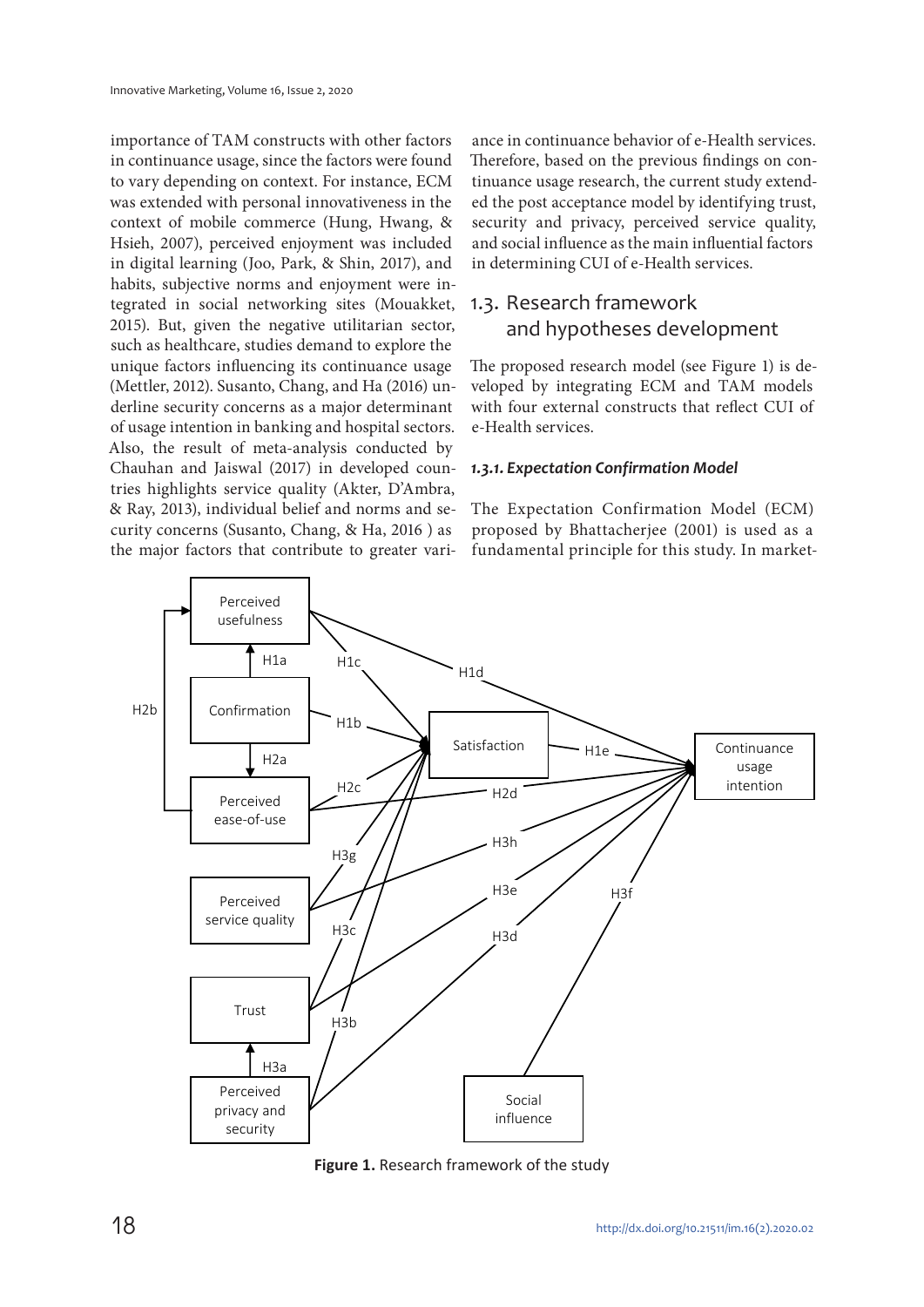ing, according to Oliver (1993), when users are satisfied with the ICT usage, they most likely intend to use ICT continuously. User satisfaction refers to the complete assessment of ICT that replicates the emotion-based response based on specified technologies (Kim, 2010). Prior studies have empirically proved that user satisfaction is the critical source for ICT CUI (Thong, Hong, & Tam, 2006; Kim, 2010). Earlier studies have claimed that post-adoption expectation is based on 'PU', which is an extrinsic motivation, and when users' expectations are more than or up to the level of expectations they pretend to be satisfied, this results in CUI (Zhang, Gupta, & Gao, 2015). Thus, based on theoretical and literature evidence, following hypotheses are put forward:

- H1a: Confirmation will have a positive influence on PU of e-Health services.
- H1b: Confirmation will have a positive influence on satisfaction with e-Health services.
- H1c: PU will have a positive influence on satisfaction with e-Health services.
- H1d: PU will have a positive influence on CUI for e-Health services.
- H1e: Satisfaction will have a positive influence on CUI for e-Health services.

#### *1.3.2. Technology Acceptance Model*

A number of studies have endeavored to build and empirically test the models of continued information technology usage behavior (Premkumar & Bhattacherjee, 2008). This study attempts to augment the understanding of behavioral intention in continuous IT usage. Even though TAM and ECM emphasize various viewpoints on user perceptions, the integration of these theories will result in better understanding of adoption and continuance usage behavioral intention. Prior studies have also evidenced that the synthesized model will provide a comprehensive knowledge on the ICT phenomenon (Wang, 2016; Hou, 2015). Henceforth, the integration will help bridge the gap between acceptance and continued influx of research on behavioral intention system usage.

Cho (2016) extended the Bhattacherjee's (2001) model by integrating TAM and ECM. Provided with plenty of support for positive influence of PU based on existing TAM research, PEOU is counted in ECM. TAM supports that 'PEOU' is strongly correlated with 'PU'. The theory by itself provides an evidence that, individual behavioral intention is been significantly affected by 'PEOU' and 'PU' indirectly through the 'attitude' of an individual. In addition, the extended model of Cho (2016) has shown a positive relationship between 'confirmation' and 'PEOU'. TAM has been applied expansively to user acceptance research of several types of technologies comprising telemedicine, electronic personal health records, electronic medical records, mobile healthcare, and e-government (Kim & Park, 2012). Thus the following hypotheses are posited:

- H2a: Confirmation will have a positive influence on PEOU for e-Health services.
- H2b: PEOU will have a positive influence on PU of e-Health services.
- H2c: PEOU will have a positive influence on satisfaction with e-Health services.
- H2d: PEOU will have a positive influence on CUI for e-Health services.
- *1.3.3. Perceived privacy and security (PPS), trust, perceived service quality (PSQ), and social influence on continuance usage intention (CUI)*

PPS reflects user concerns regarding information disclosure. IT development takes into account the need for information processing, and its complexity has led to the fact that privacy has become a critical issue. This fact undermines the consumer confidence in service providers, as consumers worry about shared personal information (Casaló, Flavián, & Guinalíu, 2007). Akter, D'Ambra, and Ray (2013) stated that information security and privacy include the collection, improper access, errors, and unauthorized use of secondary data. When service providers gain the trust of users, the usage of e-services becomes continued, which indicates the positive consumer attitudes towards service providers (Chang & Chen, 2009).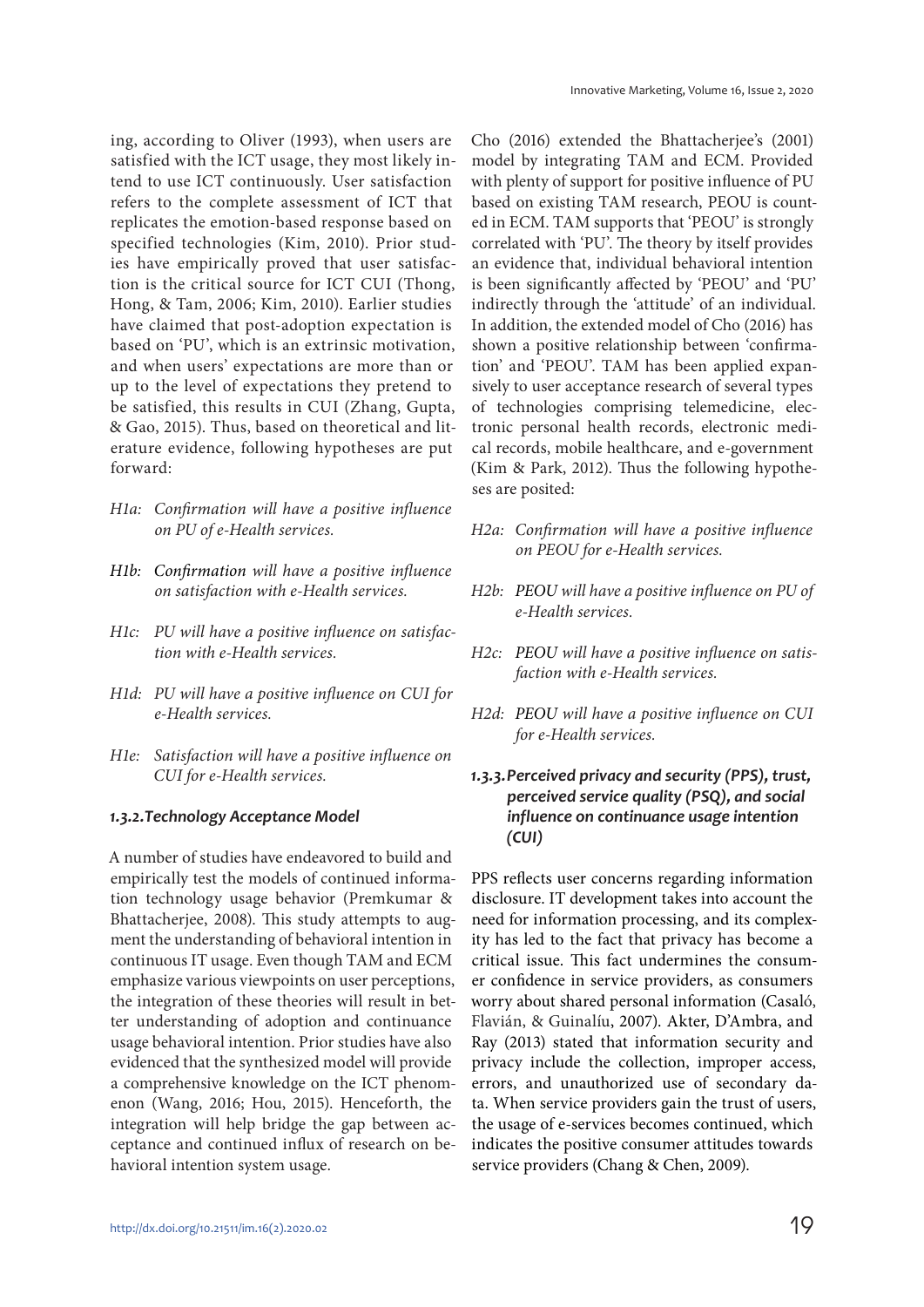Trust empowers users to accept the fact that service providers have the potential, benevolence, integrity and ability to protect the provided information from potential misuse and risk. Trust acts as a subjective guarantee to the consumers to achieve the good experience in the present and in the future (Akter, D'Ambra, & Ray, 2013). According to Zhou and Li (2014), trust is a facilitator for CUI and indirectly results in continued usage through satisfaction. When the users' PPS and trust towards the usage of certain technology is greater, this directly leads to satisfaction and, therefore, to CUI (Mou & Cohen, 2017).

In the service industry, PSQ is one of the most significant predictors for services usage. According to Parasuraman, Zeithaml, and Berry (1985), PSQ captures the difference between actual performance and system expectations for quality dimensions. Earlier studies have proven that PSQ is a key component of the healthcare industry and a vital antecedent for satisfaction. Oghuma, Libaque-Saenz, Wong, and Chang (2016) have shown a positive impact of confirmation on PSQ, and that user satisfaction is affected by overall confirmation of their use experience.

Social influence, or subjective norm, plays a vital role in decision-making and human behavior. Earlier studies focused on the impact of subjective norms on technology acceptance, and their outcomes varied. Mathieson (1991) and Davis, Bagozzi, and Warshaw (1989) found a weak relationship between social influence and other variables, whereas Moore and Benbasat (1991) revealed a stronger association.

Nevertheless, subjective norm was found to have no direct effect on technology acceptance in the context of healthcare. But the theoretical notion of TPB highlights the significant association. In addition, Aggelidis and Chatzoglou (2009) have found a positive effect of social influence on CUI among physicians in HIS (Hospital Information System) usage. Thus the following hypotheses are proposed:

- H3a: PPS will have a positive influence on trust in e-Health services.
- H3b: PPS will have a positive influence on satisfaction with e-Health services.
- H3c: Trust will have a positive influence on satisfaction with e-Health services.
- H3d: PPS will have a positive influence on CUI for e-Health services.
- H3e: Trust will have a positive influence on CUI for e-Health services.
- H3f: Social influence will have a positive effect on CUI for e-Health services.
- H3g: PSQ will have a positive influence on satisfaction with e-Health services.
- H3h: PSQ will have a positive influence on CUI for e-Health services.

### **2. METHODS**

#### 2.1. Instruments

The items to measure the constructs have been adopted from the extant literature to ensure the content validity. To ensure face validity, the items were evaluated by experts in this field. To measure the main study variables, multiple scales have been used. The Likert-type five-point scale, ranging from 1 being 'strongly disagree' to 5 being 'strongly agree', is used to measure the variables. To evaluate 'PU' and 'PEOU,' the measures were adopted from Chang, Pang, Tarn, Liu, and Yen (2015) with four items respectively. To measure 'PPS', the items were adopted from Hoque (2016) with six items. 'Perceived trust' was measured using the items adopted from Chen, Liu, and Lin (2013) with four items. To determine 'confirmation,' 'satisfaction' and 'CUI,' the items were adopted from Paré, Trudel, and Forget (2014) and Chen, Liu, and Lin (2013) with four items, three items and four items, respectively. 'Social influence' was deliberated from Aggelidis and Chatzoglou (2009), with four items. 'PSQ' consists of four items adopted from Chang, Liu, and Chen (2014).

### 2.2. Data collection

Since the study focuses on the healthcare sector and the customer perspective, the sample units chosen for this study are hospital customers – out-patients and care-givers, who should have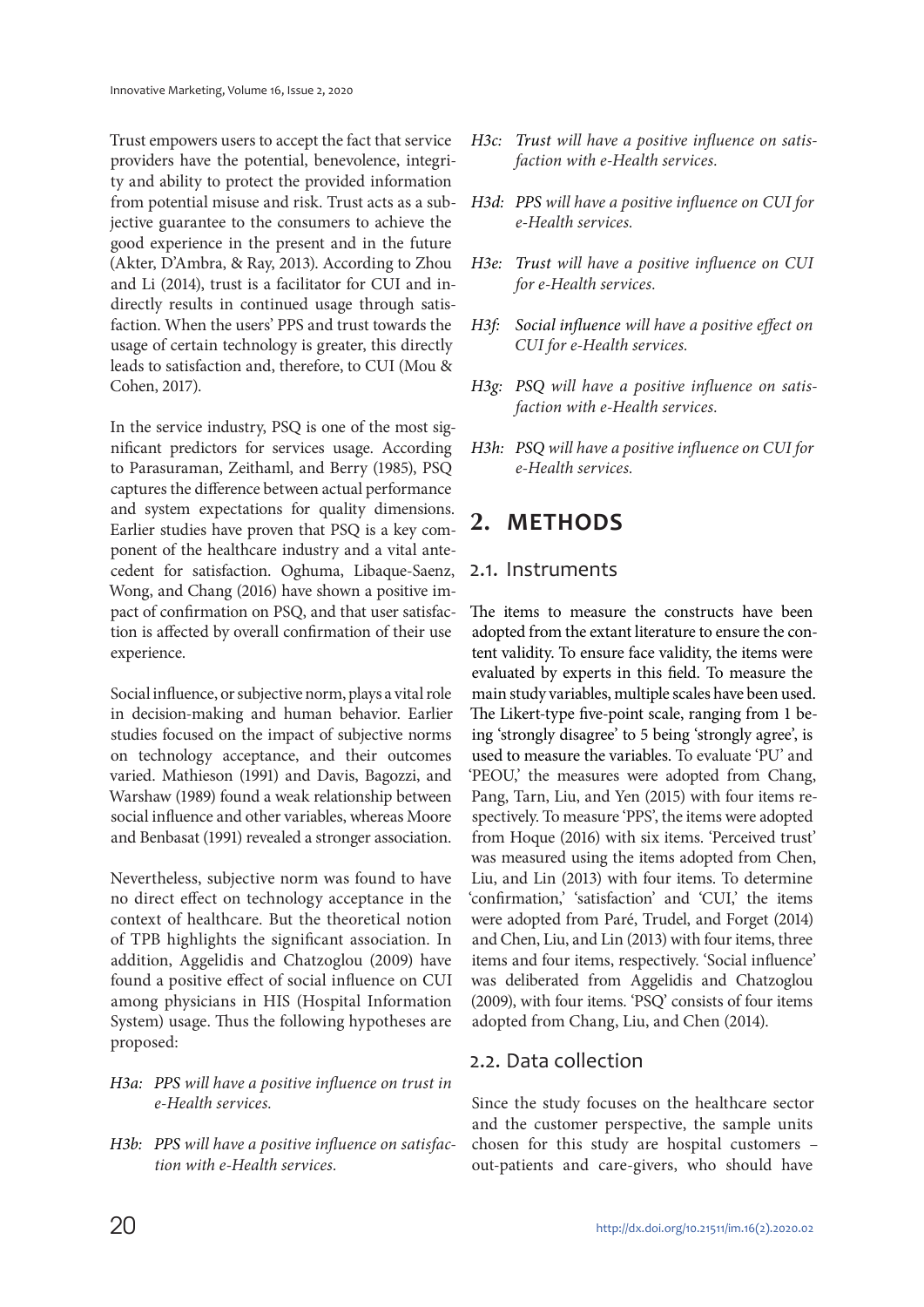used e-Health services at least once, in particular, patients visiting multispecialty hospitals in the state of Tamil Nadu; that represents the diverse population of India. The geographical location chosen for the data collection is Chennai, as it is among the five top metropolitan areas in India, where the technology usage is larger in number according to the joint research report by Google and Forrester (2017). The Hospitals in India, 2017 report states that South Indian hospitals are well equipped and managed by highly skilled professionals; among which Tamil Nadu has a lot of private and public hospitals authorized by the Indian government. For the purpose of the study, it is also ensured that the chosen four multispecialty hospitals in Chennai provide e-Health services to their customers.

This study used a purposive sampling method because it is difficult to estimate the precise population size of the patients procuring the treatment or the other users (care-givers) who use e-Health services in India. The data were personally collected when visiting hospitals from 453 valid samples using a well-structured closed ended questionnaire, resulting in 82.4 percent acceptance rate. The sample size of 453 satisfies the subject-to-item ratio as recommended by Hair, Hult, Ringle, and Sarstedt (2016). The sample size also satisfies the thumb rule of SEM (Structural Equation Model), where the minimum number of sample size must be greater than 200 samples (Kline, 2011), and a thumb rule of SmartPLS SEM, where the sample size should be 10 times greater than the highest number of measurement items for a specified construct in the instrument (Hair, Hult, Ringle, & Sarstedt, 2016).

|  | Table 1. Demographic profile of respondents |
|--|---------------------------------------------|
|--|---------------------------------------------|

Table 1 shows the demographic profile of the survey respondents. The gender distribution of the respondents has been balanced, with 53.2 percent of males and 46.8 percent of females. Besides, 37.7 percent of the respondents are between the ages 29 to 36, and 41.9 percent completed postgraduate education.

Among the respondents, 48.8 percent use e-Health services for the benefit of their family members, while 32.9 percent use for themselves and 18.3 percent access e-Health services for their friends. Table 2 shows the correlation coefficient "r" that lies between 0.3 and 0.8, which indicates a significant positive linear relationship among the variables. These results provided preliminary support for the proposed research hypotheses.

## **3. RESULTS**

Before testing the model, the data were checked for normality using the Shapiro-Wilk test, which gave a significant result. Further, the sampling adequacy was entrenched using Kaiser-Meyer-Olkin (KMO) and Bartlett's test Sphericity tests that showed positive sampling adequacy (KMO: 0.898; Bartlett's test: significant at 0.00). To test the research model, Partial Least Squares (PLS) were used, as this technique has several advantages. First, SEM (Structural Equation Modeling) as a second-generation technique, can analyze indicator loadings (and weights) on constructs (hence, measuring construct validity) and estimate casual relationships with constructs in multistage models (Sarstedt, Ringle, & Hair, 2017). Second, PLS is the robust co-variance based modeling for theory

| <b>Demographic variables</b>                             |               | <b>Number of respondents</b> | Percentage |
|----------------------------------------------------------|---------------|------------------------------|------------|
|                                                          | Male          | 241                          | 532        |
|                                                          | Female        | 212                          | 46 R       |
|                                                          | 20-28         | 145<br>.                     | 32 U       |
|                                                          | $28-36$       | 171                          | 377        |
|                                                          | Above 36      | 137                          | 30.2       |
|                                                          | School level  | .<br>19                      | በ4 1       |
|                                                          | UG            | 165                          | 36 4       |
|                                                          | PG            | 1 Q C                        |            |
|                                                          | Others        | 70                           | 17 4       |
| Gender<br>Fducation<br>For whom e-services are available | Myself        | ۱4۹                          |            |
|                                                          | Family member |                              |            |
|                                                          | My friend     |                              | 18.3       |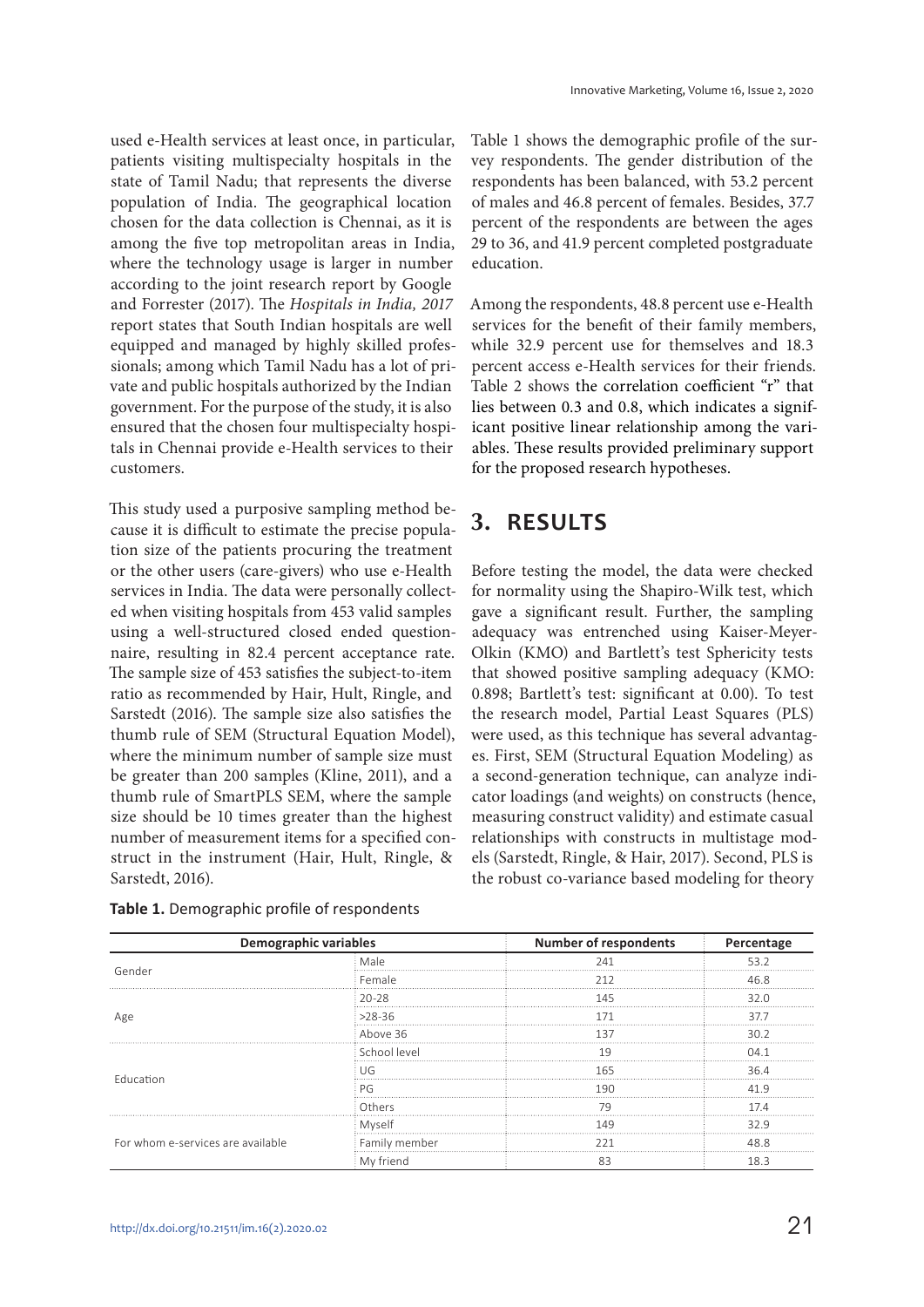| <b>Constructs</b> | PU    | <b>PEOU</b>       | ГR         | <b>PPS</b> |             |       | <b>CNF</b> |  |
|-------------------|-------|-------------------|------------|------------|-------------|-------|------------|--|
|                   |       |                   |            |            |             |       |            |  |
| PFOL              |       | .                 |            |            |             |       |            |  |
|                   | 518*  | 43∩               |            |            |             |       |            |  |
| <b>PPS</b>        |       | 520<br>.          | .585       | .          |             |       |            |  |
|                   | .363' | .360 <sup>°</sup> | $.435*$    | .663       |             |       |            |  |
|                   | 716*  |                   | . <b>.</b> |            | 550         |       |            |  |
| ≘NF               | 309   |                   | .369<br>.  | 577        | $.426*$<br> | .479' |            |  |
| .                 | .382  | .35               | 1.1.1.1    | .636"      | .523'       | .508* | $.466*$    |  |
|                   |       |                   |            | .709       |             |       |            |  |

**Table 2.** Correlation among study variables

*Note:* \*\* Correlation is significant at the 0.01 level (2-tailed), *N* = 453.

testing, which is appropriate for this study Further, with regard to the final estimates, PLS provides better approximation (Hair, Hollingsworth, Randolph, & Chong, 2017).

Therefore, PLS was opted to test the research model of this study. The data were analyzed in two phases (a measurement model and a structural model). First, the establishment of reliability and validity confirms the measurement model. Consequently, with the structural model, the study hypotheses were tested.

### 3.1. Measurement model

To assess the instrument reliability and validity, a nine-factor measurement model was set-up under the CFA (confirmatory factor analysis) approach. To load the items on their pre-specified factors, each item was restricted, while the factors oneself were permitted to correlate freely. Tables 3 and 4 show CFA results.

| Table 3. Confirmatory factor analysis results |  |  |
|-----------------------------------------------|--|--|
|-----------------------------------------------|--|--|

| Construct       | Item             | <b>Standard</b><br>loading* | <b>AVE</b> | <b>CR</b> | α     |
|-----------------|------------------|-----------------------------|------------|-----------|-------|
|                 | PU1              | .705                        | 0.794      | 0.921     | 0.903 |
| Perceived       | PU <sub>2</sub>  | .825                        |            |           |       |
| usefulness      | PU <sub>3</sub>  | .777                        |            |           |       |
|                 | PU <sub>4</sub>  | .718                        |            |           |       |
| Confirmation    | CON <sub>1</sub> | .884                        | 0.760      | 0.884     | 0.917 |
|                 | CON <sub>2</sub> | .900                        |            |           |       |
|                 | CON3             | .904                        |            |           |       |
|                 | CON4             | .856                        |            |           |       |
|                 | PEOU1            | .788                        | 0.748      | 0.922     | 0.887 |
| Perceived       | PEOU2            | .754                        |            |           |       |
| ease-of-use     | PEOU3            | .777                        |            |           |       |
|                 | PEOU4            | .799                        |            |           |       |
|                 | PSQ1             | .789                        | 0.759      | 0.886     | 0.891 |
| Perceived       | PSQ <sub>2</sub> | .764                        |            |           |       |
| service quality | PSQ3             | .790                        |            |           |       |
|                 | PSQ4             | .795                        |            |           |       |

| Construct               | <b>Item</b>      | <b>Standard</b><br>loading* | <b>AVE</b> | CR    | α     |
|-------------------------|------------------|-----------------------------|------------|-------|-------|
|                         | PPS1             | .803                        | 0.807      | 0.926 | 0.916 |
|                         | PPS <sub>2</sub> | .844                        |            |       |       |
| Perceived               | PPS3             | .859                        |            |       |       |
| privacy and<br>security | PPS4             | .829                        |            |       |       |
|                         | PPS5             | .782                        |            |       |       |
|                         | PPS6             | .793                        |            |       |       |
|                         | S11              | .785                        | 0.731      | 0.916 | 0.915 |
| Social<br>influence     | SI2              | .776                        |            |       |       |
|                         | SI3              | .810                        |            |       |       |
|                         | SI4              | .806                        |            |       |       |
|                         | TR1              | .887                        | 0.807      | 0.926 | 0.880 |
| Trust                   | TR <sub>2</sub>  | .821                        |            |       |       |
|                         | TR <sub>3</sub>  | .865                        |            |       |       |
|                         | TR4              | .836                        |            |       |       |
|                         | STF1             | .851                        | 0.814      | 0.929 | 0.912 |
| Satisfaction            | STF <sub>2</sub> | .867                        |            |       |       |
|                         | STF3             | .845                        |            |       |       |
|                         | CUI1             | .816                        | 0.781      | 0.914 | 0.883 |
| Continuance             | CU <sub>12</sub> | .877                        |            |       |       |
| usage intention         | CU <sub>13</sub> | .833                        |            |       |       |
|                         | CU <sub>14</sub> | .820                        |            |       |       |

*Note:* \* All standard loadings are significant at *p* < 0.001.

Table 3 shows that the value of composite reliability and Cronbach's alpha of each construct ranges from 0.880 to 0.929, which is greater than the suggested threshold of 0.7 (Hair, Hollingsworth, Randolph, & Chong, 2017), thus demonstrating the reliability satisfactory level. The discriminant validity and convergent validity were tested to ensure the construct validity. AVE (Average Variance Extracted) and indicator loadings were examined to test the convergent validity. All the resulted values of AVE were above the desired threshold of minimum 0.5 (Fornell & Larcker, 1981). To ensure the convergent validity, all the standard loadings were inspected, which led to exceeding the recommended value of 0.6 and significance at 0.001 (Fornell & Larcker, 1981).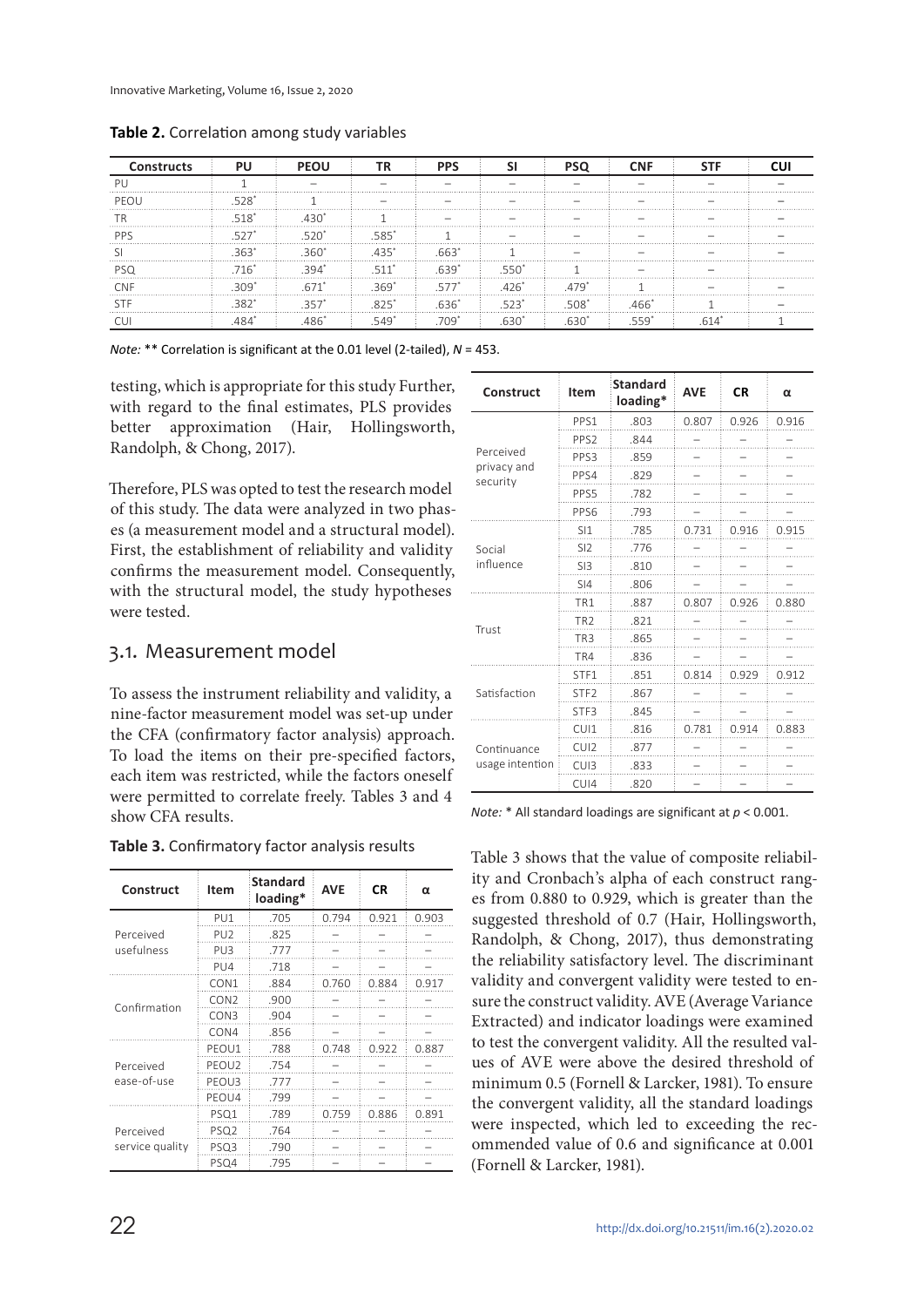| <b>Constructs</b> | <b>CON</b> | CUI      | <b>PEOU</b> | <b>PSQ</b> | <b>STF</b> | <b>PPS</b>      |          | ΤR       |       |
|-------------------|------------|----------|-------------|------------|------------|-----------------|----------|----------|-------|
| CON               | 0.855      |          |             |            |            |                 |          |          |       |
| CΠ                | $0.153*$   | 0.902    |             |            |            |                 |          |          |       |
| PFOU              | $0.659*$   | $0.307*$ | 0.884       |            |            |                 |          |          |       |
| <b>PSQ</b>        | $0.400*$   | $0.163*$ | $0.382*$    | 0.812      |            |                 |          |          |       |
| <b>STF</b>        | $0.362*$   | $0.161*$ | $0.368*$    | $0.412*$   | 0.812      |                 |          |          |       |
| <b>PPS</b>        | $0.571*$   | $0.139*$ | $0.542*$    | $0.372*$   | $0.309*$   | 0.865           |          |          |       |
|                   | $0.348*$   | $0.567*$ | $0.457*$    | $0.196*$   | $0.205*$   | 0.280*          | 0.821    |          |       |
| ГR<br>            | $0.691*$   | $0.199*$ | $0.638*$    | $0.295*$   | $0.209*$   | $0.573*$ 0.310* |          | 0.898    |       |
|                   | $0.669*$   | $0.214*$ | $0.715*$    | $0.339*$   | በ 296*     | $0.594*$        | $0.408*$ | $0.604*$ | 0.877 |

#### **Table 4.** Discriminant analysis

*Note: \* p < 0.05; \*\*p < 0.01; \*\*\* p < 0.001; CON- confirmation; CUI- continuance usage intention; PEOU- perceived ease-ofuse; PSQ- perceived service quality; STF- satisfaction; PPS- perceived privacy and security; SI- social influence; TR- trust; PUperceived usefulness*

To ascertain the discriminant validity, square roots of AVEs should be greater than the inter-construct correlations portrayed in the off-diagonal entries (Hair, Hollingsworth, Randolph, & Chong, 2017), signifying the acceptability of discriminant validity (as shown in Table 4).

#### 3.2. Structural model

Table 5 shows the Smart PLS path coefficients. The value of t-statistics is found to be greater than 1.96 for all the paths. Confirmation has a significant effect on perceived usefulness, positively influencing satisfaction and CUI, while it is significant towards satisfaction, which in turn has a positive effect on CUI of e-Health services. Thus, H1a, H1b, H1c, H1d and H1e were supported.

In terms of PEOU, confirmation had a significant effect on ease-of-use, and PEOU had a positive effect on PU, satisfaction, and CUI, thus supporting H2a, H2b, H2c and H2d. The effect of PPS on trust, satisfaction and CUI, and the effect of trust on satisfaction and continuance intention are significant. Thus H3a, H3b, H3c, H3d and H3e were supported. The effect of social influence on the usage intention is positive, resulting in acceptance of hypothesis H3f. In addition, PSQ has a significant effect on satisfaction and CUI, thus hypotheses H3g and H3h are supported. The explanatory power  $(R^2)$  of CUI is 0.704, which is considered to have better explanatory power (Hair, Ringle, & Sarstedt, 2013).

| <b>Hypotheses</b> | Original<br>sample | Sample<br>mean | <b>Standard</b><br>deviation | <b>Beta</b> | <b>T-statistics</b> | P-value | Sig. | <b>Results</b> |
|-------------------|--------------------|----------------|------------------------------|-------------|---------------------|---------|------|----------------|
| H1a               | 0.365              | 0.363          | 0.036                        | 0.362       | 10.083              | 0.000   | Yes  | Accepted       |
| H1b               | 0.576              | 0.586          | 0.043                        | 0.658       | 15.303              | 0.001   | Yes  | Accepted       |
| H1c               | 0.270              | 0.274          | 0.050                        | 0.269       | 5.383               | 0.000   | Yes  | Accepted       |
| H1d               | 0.458              | 0.455          | 0.062                        | 0.459       | 7.414               | 0.000   | Yes  | Accepted       |
| H <sub>1e</sub>   | 0.152              | 0.151          | 0.066                        | 0.152       | 2.314               | 0.021   | Yes  | Accepted       |
| H2a               | 0.436              | 0.444          | 0.045                        | 0.440       | 9.799               | 0.000   | Yes  | Accepted       |
| H2b               | 0.539              | 0.541          | 0.044                        | 0.556       | 12.652              | 0.000   | Yes  | Accepted       |
| H2c               | 0.134              | 0.135          | 0.038                        | 0.132       | 3.474               | 0.001   | Yes  | Accepted       |
| H2d               | 0.106              | 0.107          | 0.043                        | 0.105       | 2.451               | 0.015   | Yes  | Accepted       |
| H3a               | 0.387              | 0.385          | 0.040                        | 0.391       | 9.777               | 0.034   | Yes  | Accepted       |
| H3b               | 0.134              | 0.131          | 0.042                        | 0.133       | 3.181               | 0.002   | Yes  | Accepted       |
| H3c               | 0.224              | 0.222          | 0.029                        | 0.220       | 7.618               | 0.000   | Yes  | Accepted       |
| H3d               | 0.107              | 0.109          | 0.053                        | 0.107       | 2.027               | 0.000   | Yes  | Accepted       |
| H3e               | 0.145              | 0.145          | 0.041                        | 0.144       | 3.517               | 0.001   | Yes  | Accepted       |
| H3f               | 0.182              | 0.183          | 0.036                        | 0.182       | 5.074               | 0.000   | Yes  | Accepted       |
| H3q               | 0.236              | 0.235          | 0.043                        | 0.238       | 5.557               | 0.000   | Yes  | Accepted       |
| H3h               | 0.125              | 0.124          | 0.045                        | 0.124       | 2.757               | 0.006   | Yes  | Accepted       |

**Table 5.** Structural path coefficients

*Note: p*-value < 0.000 – significant at 1% level; *p*-value < 0.05 – significant at 5% level.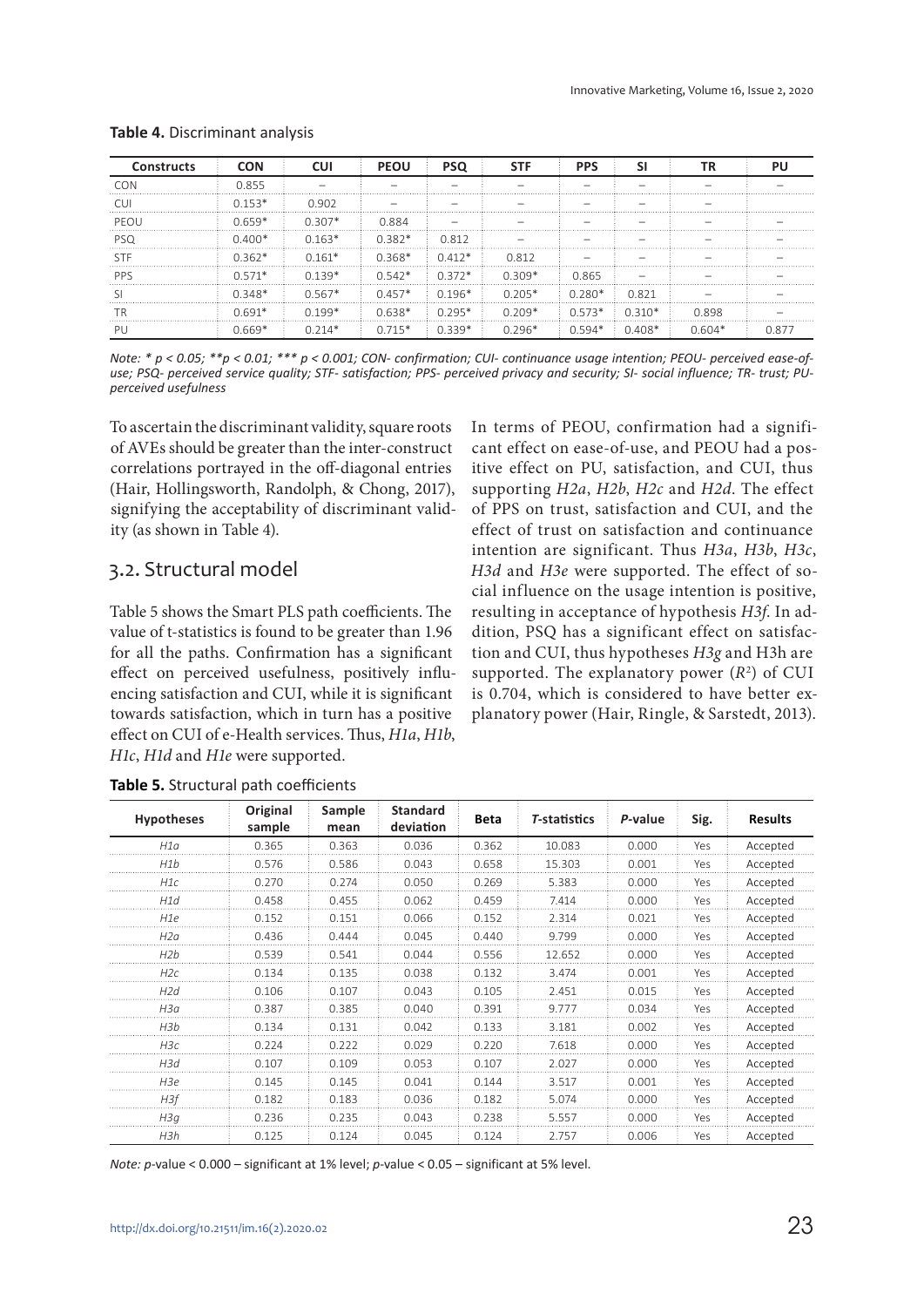### **4. DISCUSSION**

The main objective of this study is to identify the factors that influence CUI of e-Health services among healthcare customers (patients and care-givers). Based theoretically on ECM and TAM, this study has tested multiple hypotheses related between the key components of these theories and some external variables. The main results of this study supported all the proposed hypotheses. In support of previous studies (Cho, 2016; Bhattacherjee, 2001), confirmation, as a post-consumption perception, both directly and indirectly influences satisfaction and CUI of consumers through their perceptions such as PEOU and PU in using the services in general and e-Health services in particular. The study results also revealed that PPS impacts trust and user satisfaction. Health literature and other sources have highlighted the irrefutable role of PPS in building trust (Susanto, Chang, & Ha, 2016; Casaló, Flavián, & Guinalíu, 2007). Since e-Health involves sharing of personal and sensitive information, it is captious to pledge users that the usage of e-Health services is secured. Only when hospitals achieve a high level of patient confidence in security and privacy do users trust hospitals and use e-Health services continuously.

The significant relationship between user satisfaction and PPS is in line with the expectation. All user categories, highly experienced or less experienced users, expect hospitals to provide privacy and security protection of the provided personal information (Susanto, Chang, & Ha, 2016). Since privacy is a must-have element in e-Health services, its presence will affect the user satisfaction. On the other hand, its absence will negatively impact the user satisfaction. The study found a positive relationship between trust and satisfaction. According to Singh and Sirdeshmukh (2000), the trust-satisfaction relationship can be easily wrecked when a trust defect is committed. The authors stated that "a trust defect is something that disturbs consumers trust on the organization, its people, and its product". When customer trust is broken, they feel they are betrayed and that leads to dissatisfaction with the product/ service or organization.

Kim and Park (2012) highlighted this concept by building the proposition: "the negative effect (direct effect) of trust will surpass the positive effect

of trust on satisfaction", that is distrust  $\rightarrow$  disconfirmation → dissatisfaction. When the trust is gained, it not only satisfies consumers but also directly influences the repurchase intention, i.e., CUI. This finding reveals that trust will result in directly and indirectly affecting usage intention through satisfaction. The direct relationship among perceived service quality, satisfaction and usage intention is found to be significant. In the high-credence services such as electronic healthcare, providing the consistent quality of services will reduce the customers' uncertainty, which leads to satisfaction with the usage of services, which will directly affect CUI (Akter, D'Ambra, & Ray, 2013). Social influence has a positive effect on the e-Health service usage, which is in line with previous studies (Oghuma, Libaque-Saenz, Wong, S& Chang, 2015). This may be due to the fact that the higher the effects of social influence on users, the higher the likelihood of their CUI. According to De Veer, Peeters, Brabers et al. (2015), when the user expectations are satisfied, they influence their peers in using the services in mandatory context, such as e-Health, and later on they become more dependent on health services, which makes them more open to the influence of others.

### **5. THEORETICAL AND PRACTICAL IMPLICATIONS**

In the concept of theory building, this study has made an attempt to integrate and extend the theories, which include the Expectation Confirmation Model (ECM) and the Technology Acceptance Model (TAM) by adding external constructs (privacy and security, trust, social influence and service quality), and implement them in the healthcare context. This method will create a reliable development theory that points to a significant addition to the up-coming literature on the continuous usage intention towards e-Health services.

The study findings have some important practical implications. For instance, they help service providers to understand the key factors of CUI of e-Health services. Besides, it is essential for a service provider to confirm that the provided services are a risk-free way to experiment and explore. Hospital customers tend to confirm their pre and post expectations of services. Therefore, it is es-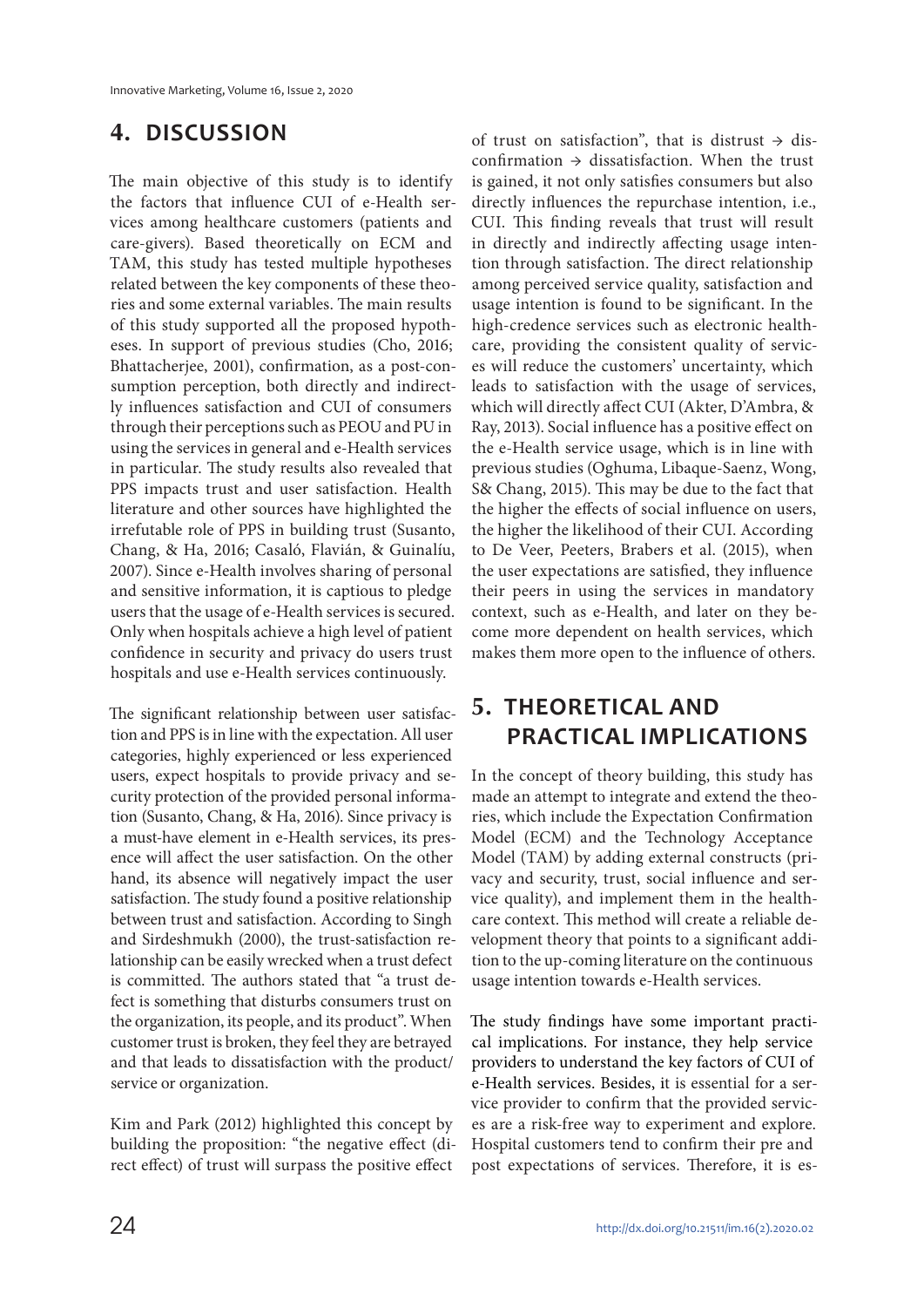sential for the hospitals to confirm patient expectations before delivering the service. If the delivered service does not meet patient expectations, they tend to discontinue the service. So, providers must confirm whether e-Health services satisfy the hospital customers or whether any changes are needed.

TAM and ECM key constructs, such as PEOU and PU, were significant in terms of usage intentions. Therefore, it is important for service providers, service designers and developers to be light and helpful in providing or designing services, regardless of age, gender, qualification, and knowledge of technology. If the service provided is easy to use, then the availability of technology is easily adopted by all categories of people. As a result, this leads to positive word-of-mouth that pave the way for patient satisfaction, which really results in customer retention (Akter, D'Ambra, & Ray, 2013). Also, service providers should focus more on enhancing social influence, as it is considered an important factor. According to Zhou (2014), this can be established by reinforcing "user's sense of membership and belonging and developing an influential, attractive and acceptable group norm to promote his or her post-adoption behavior".

In addition, to maintain and increase the patients' confidence and trust e-Health services, policy makers and service providers require to act by administering ethical information practices and guaranteeing health internet laws, legislations, and regulations. Health organization procedures and policies are required to promise the security, privacy and integrity of e-Health services; this would include data security and ethical issues related to e-health systems.

It is also necessary to mention the study limitations. First, the study findings have recognized social influence, trust, PSQ, and PPS as e-Health service characteristics with the background of extant literature. However, to portray a complete picture of e-Health services CUI, these four constructs are insufficient. Future study can include some other external variables to measure the usage intention. For example, Kim and Park (2012) have found that technological and individual characteristics are pertinent in accepting e-technologies. Similarly, Limayem, Hirt, and Cheung (2007) have recommended that 'habit' affects CUI in the e-service context. Second, for a short period of time, work was carried to identify user behavior, and conclusions were drawn based on cross-sectional data. As recommended by Bhattacherjee (2001), the respective significance of PU, satisfaction and confirmation in anticipating the CUI tend to vary, depending on specific situation and behavior. Therefore, the results may vary depending on cross-sectional data. To overcome this, it is necessary to conduct additional research with longitudinal studies in different time to make a comparison, which will provide a clear illustration of how associations between variables change over time. In addition, the integrated model does not take into account the moderating effect of demographics such as age and education level. Also, the current study was conducted in India, which has a collectivist culture, and applying to other culture requires further examination, and the culture does change the behavioral intentions of users (Oliveira, Thomas, Baptista, & Campos, 2016). Future research may include culture and demographics, such as age and education level as moderators.

### **CONCLUSION**

This study focuses on understanding the basic e-Health services continuance usage intention among patients by integrating the Expectation Confirmation Model (ECM) and the Technology Acceptance Model (TAM). Some external variables, such as social influence, perceived privacy and security, perceived service quality and trust, were included in the integrated models. After developing and testing the extended models, the study has found that confirmation and perceived easeof-use are the key factors that affect the continuance usage intention for basic e-Health services. Besides, the study concludes that other factors, such as perceived usefulness, satisfaction, trust, perceived service quality, perceived privacy and security and social influence, also affect the usage intention towards e-Health services.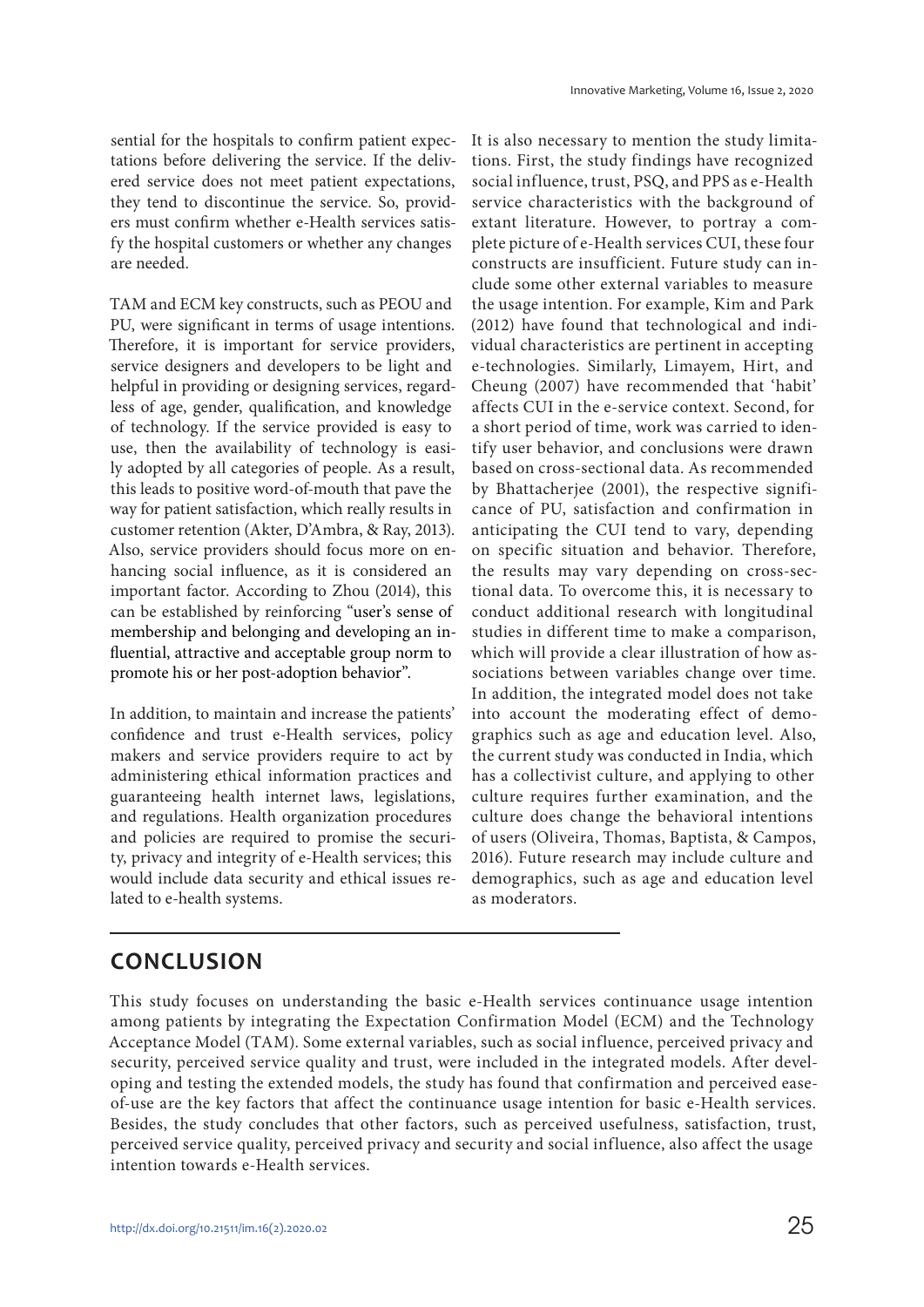### **AUTHOR CONTRIBUTIONS**

Conceptualization: Subhashree Natarajan. Data curation: K Anil Kumar. Formal analysis: Subhashree Natarajan. Investigation: K Anil Kumar. Methodology: Subhashree Natarajan. Project administration: Subhashree Natarajan. Software: K Anil Kumar. Supervision: Subhashree Natarajan. Validation: K Anil Kumar. Writing – original draft: K Anil Kumar. Writing – review & editing: Subhashree Natarajan.

### **REFERENCES**

- 1. Aggelidis, V. P., & Chatzoglou, P. D. (2009). Using a modified technology acceptance model in hospitals. International journal of medical informatics, 78(2), 115-126. https://doi.org/10.1016/j. ijmedinf.2008.06.006
- 2. Akter, S., D'Ambra, J., & Ray, P. (2013). Development and validation of an instrument to measure user perceived service quality of mHealth. Information and Management, 50(4), 181- 195. https://doi.org/10.1016/j. im.2013.03.001
- Bhattacheriee, A. (2001). Understanding information systems continuance: an expectation-confirmation model. MIS Quarterly, 25(3), 351-370. Retrieved from https://www.jstor. org/stable/3250921
- 4. Boyce, M. B., Browne, J. P., & Greenhalgh, J. (2014). The experiences of professionals with using information from patientreported outcome measures to improve the quality of healthcare: a systematic review of qualitative research. BMJ Quality and Safety, 23(6), 508-518. http://dx.doi. org/10.1136/bmjqs-2013-002524
- 5. Campanella, F., Serino, L., Mustilli, M., Crisci, A., & D'Ambra, A. (2020). The evaluation of performance in the European public e-health services sector. Socio-Economic Planning Sciences, 100813. https://doi.org/10.1016/j. seps.2020.100813
- 6. Casaló, L. V., Flavián, C., & Guinalíu, M. (2007). The role of security, privacy, usability and reputation in the development of online banking. Online Information Review, 31(5), 583-603. https://doi. org/10.1108/14684520710832315
- 7. Chang, H. H., & Chen, S. W. (2009). Consumer perception of interface quality, security, and loyalty in electronic commerce. Information & Management, 46(7), 411-417. https://doi.org/10.1016/j. im.2009.08.002
- 8. Chang, I. C., Liu, C. C., & Chen, K. (2014). The effects of hedonic/ utilitarian expectations and social influence on continuance intention to play online games. Internet Research, 24(1), 21-45. https://doi.org/10.1108/IntR-02- 2012-0025
- 9. Chang, M. Y., Pang, C., Tarn, J. M., Liu, T. S., & Yen, D. C. (2015). Exploring user acceptance of an e-hospital service: An empirical study in Taiwan. Computer Standards and Interfaces, 38, 35-43. https://doi.org/10.1016/j. csi.2014.08.004
- 10. Chauhan, S., & Jaiswal, M. (2017). A meta-analysis of e-health applications acceptance: Moderating impact of user types and e-health application types. Journal of Enterprise Information Management, 30(2), 295-319. https://doi.org/10.1108/JEIM-08- 2015-0078
- 11. Chen, S. C., Liu, M. L., & Lin, C. P. (2013). Integrating technology readiness into the expectation– confirmation model: An empirical study of mobile services. Cyberpsychology, Behavior, and Social Networking, 16(8), 604- 612. https://doi.org/10.1089/cyber.2012.0606
- 12. Cheng, Y. M. (2020). Drivers of physicians' satisfaction and continuance intention toward the cloud-based hospital information system. Kybernetes (ahead-of-print). https://doi. org/10.1108/K-09-2019-0628
- 13. Cho, J. (2016). The impact of postadoption beliefs on the continued use of health apps. International Journal of Medical Informatics, 87, 75-83. https://doi.org/10.1016/j. ijmedinf.2015.12.016
- 14. Cho, J., Quinlan, M., Park, D., & Noh, G. (2014). Determinants of adoption of smartphone health apps among college students. American Journal of Health Behavior, 38(6), 360-370. https:// doi.org/10.5993/AJHB.38.6.8
- 15. Chuah, S. H. W., Rauschnabel, P. A., Krey, N., Nguyen, B., Ramayah, T., & Lade, S. (2016). Wearable technologies: The role of usefulness and visibility in smartwatch adoption. Computers in Human Behavior, 65, 276- 284. https://doi.org/10.1016/j. chb.2016.07.047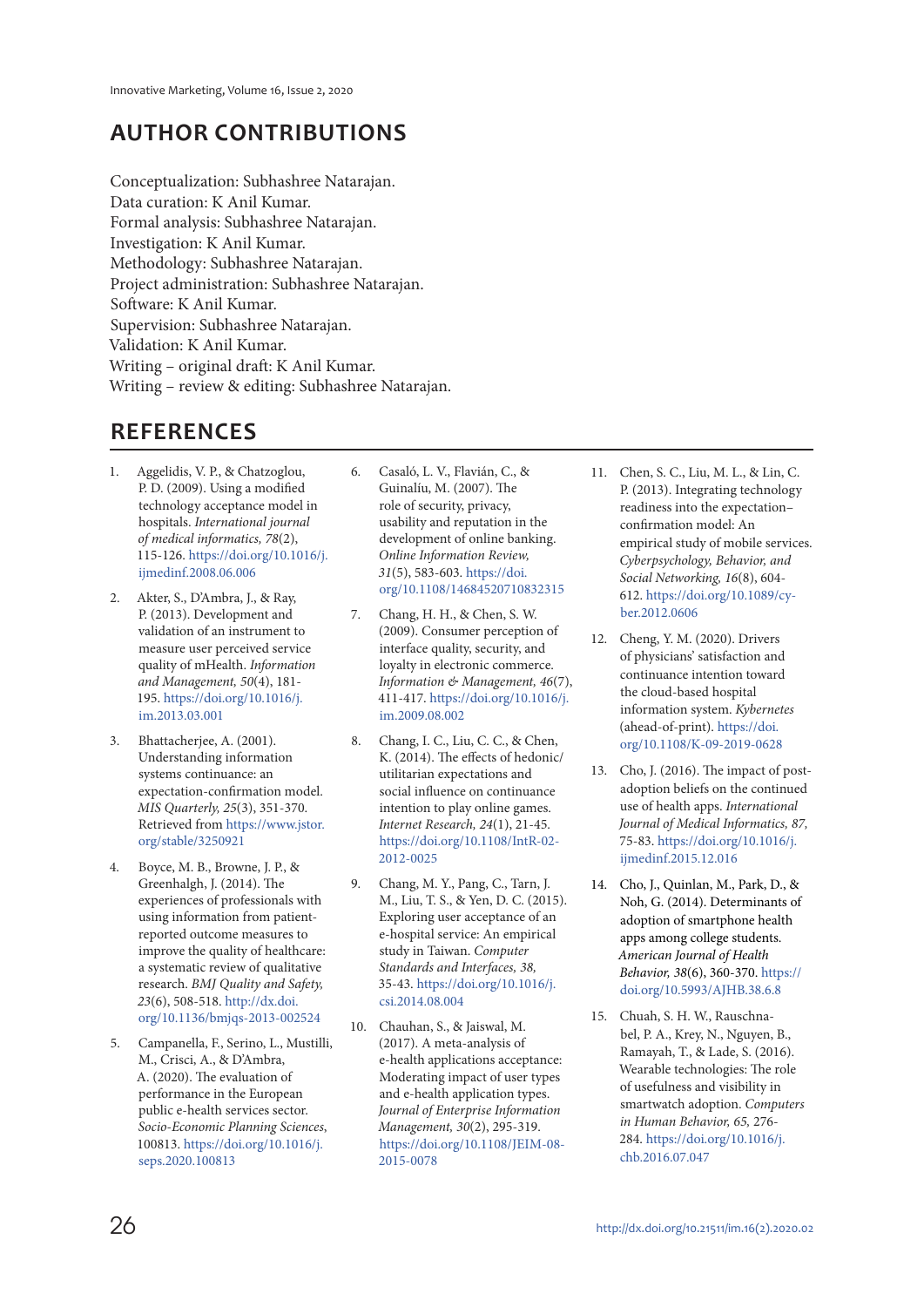- 16. Davis, F. D., Bagozzi, R. P., & Warshaw, P. R. (1989). User acceptance of computer technology: a comparison of two theoretical models. Management Science, 35(8), 982-1003. https:// doi.org/10.1287/mnsc.35.8.982
- 17. De Veer, A. J., Peeters, J. M., Brabers, A. E., Schellevis, F. G., Rademakers, J. J. J., & Francke, A. L. (2015). Determinants of the intention to use e-Health by community dwelling older people. BMC Health Services Research, 15(1), 103. https://dx.doi.org/ 10.1186%2Fs12913-015-0765-8
- 18. Emami, E., Kadoch, N., Homayounfar, S., Harnagea, H., Dupont, P., Giraudeau, N., & Mariño, R. (2017). Patient satisfaction with E-Oral Health care in rural and remote settings: a systematic review protocol. Systematic reviews, 6(1), 174. https://dx.doi.org/10.1186/s13643- 017-0550-3
- 19. Fornell, C., & Larcker, D. F. (1981). Structural equation models with unobservable variables and measurement error: Algebra and statistics. Journal of Marketing Research, 18(3), 382-388. https:// doi.org/10.2307/3150980
- 20. Furusa, S. S., & Coleman, A. (2018). Factors influencing e-health implementation by medical doctors in public hospitals in Zimbabwe. South African Journal of Information Management, 20(1), 1-9. https:// doi.org/10.4102/sajim.v20i1.928
- 21. Gunther, E. (2001). What is e-Health? Journal of Medical Internet Research, 3(2), e20. http:// doi.org/10.2196/jmir.3.2.e20
- 22. Guo, Y., Hu, Y., Afzal, J., & Bai, G. (2011). Using P2P technology to achieve eHealth interoperability (pp. 1-5). IEEE. https://doi.org/10.1109/IC-SSSM.2011.5959430
- 23. Hair Jr, J. F., Hult, G. T. M., Ringle, C., & Sarstedt, M. (2016). A primer on partial least squares structural equation modeling (PLS-SEM). Sage publications. Retrieved from https://www.amazon.com/Partial-Squares-Structural-Equation-Modeling/dp/1452217440
- 24. Hair, J. F., Ringle, C. M., & Sarstedt, M. (2013, March). Editorial – Partial Least Squares Structural Equation Modeling: Rigorous Applications, Better Results and Higher Acceptance. Long Range Planning, 46(1-2), 1-12. Retrieved from https://ssrn.com/ abstract=2233795
- 25. Hair, J., Hollingsworth, C. L., Randolph, A. B., & Chong, A. Y. L. (2017). An updated and expanded assessment of PLS-SEM in information systems research. Industrial Management and Data Systems, 117(3), 442-458. https:// doi.org/10.1108/IMDS-04-2016- 0130
- 26. Hayashi, A., Chen, C., Ryan, T., & Wu, J. (2020). The role of social presence and moderating role of computer self efficacy in predicting the continuance usage of e-learning systems. Journal of Information Systems Education, 15(2), 5. Retrieved from https:// aisel.aisnet.org/jise/vol15/iss2/5/
- 27. Holden, R. J., & Karsh, B. T. (2010). The technology acceptance model: its past and its future in health care. Journal of Biomedical Informatics, 43(1), 159-172. https://doi. org/10.1016/j.jbi.2009.07.002
- 28. Hoque, M. R. (2016). An empirical study of mHealth adoption in a developing country: the moderating effect of gender concern. BMC Medical Informatics and Decision Making, 16(1), 51. https://doi.org/10.1186/s12911- 016-0289-0
- 29. Hou, C. K. (2016). Understanding business intelligence system continuance intention: An empirical study of Taiwan's electronics industry. Information Development, 32(5), 1359-1371. https://doi. org/10.1177/0266666915599588
- 30. Hung, M. C., Hwang, H. G., & Hsieh, T. C. (2007). An exploratory study on the continuance of mobile commerce: an extended expectation-confirmation model of information system use. International Journal of Mobile Communications, 5(4), 409-422. https://doi.org/10.1504/ IJMC.2007.012788
- 31. Joo, Y. J., Park, S., & Shin, E. K. (2017). Students' expectation, satisfaction, and continuance intention to use digital textbooks. Computers in Human Behavior, 69, 83-90. https://doi.org/10.1016/j. chb.2016.12.025
- 32. Kim, J., & Park, H. A. (2012). Development of a health information technology acceptance model using consumers' health behavior intention. Journal of Medical Internet Research, 14(5), e133. http://doi.org/10.2196/jmir.2143
- 33. Kline, R. B. (2011). Convergence of structural equation modeling and multilevel modeling. The SAGE Handbook of Innovation in Social Research Methods. http://doi. org/10.4135/9781446268261.n31
- 34. Kumar, K. A., & Natarajan, S. (2019). Role of Trust and Privacy Concerns towards Usage of E-Health Service – An Extension of Expectation-Confirmation Model. Indian Journal of Public Health Research & Development, 10(7), 339-349. http://dx.doi.org/10.5958/0976- 5506.2019.01590.0
- 35. Lee, H. M., & Chen, T. (2014). Perceived quality as a key antecedent in continuance intention on mobile commerce. International Journal of Electronic Commerce Studies, 5(2), 123- 142. http://dx.doi.org/10.7903/ ijecs.1150
- 36. Limayem, M., Hirt, S. G., & Cheung, C. M. (2007). How habit limits the predictive power of intention: The case of information systems continuance. MIS Quarterly, 31(4), 705-738. Retrieved from https://pdfs. semanticscholar.org/54aa/9bcd2 3445cc4fb3adeca9db8282570399 51f.pdf
- 37. Martínez-Caro, E., Cegarra-Navarro, J. G., & Solano-Lorente, M. (2013). Understanding patient e-loyalty toward online health care services. Health Care Management Review, 38(1), 61- 70. http://dx.doi.org/10.1097/ HMR.0b013e31824b1c6b
- 38. Mathieson, K. (1991). Predicting user intentions: comparing the